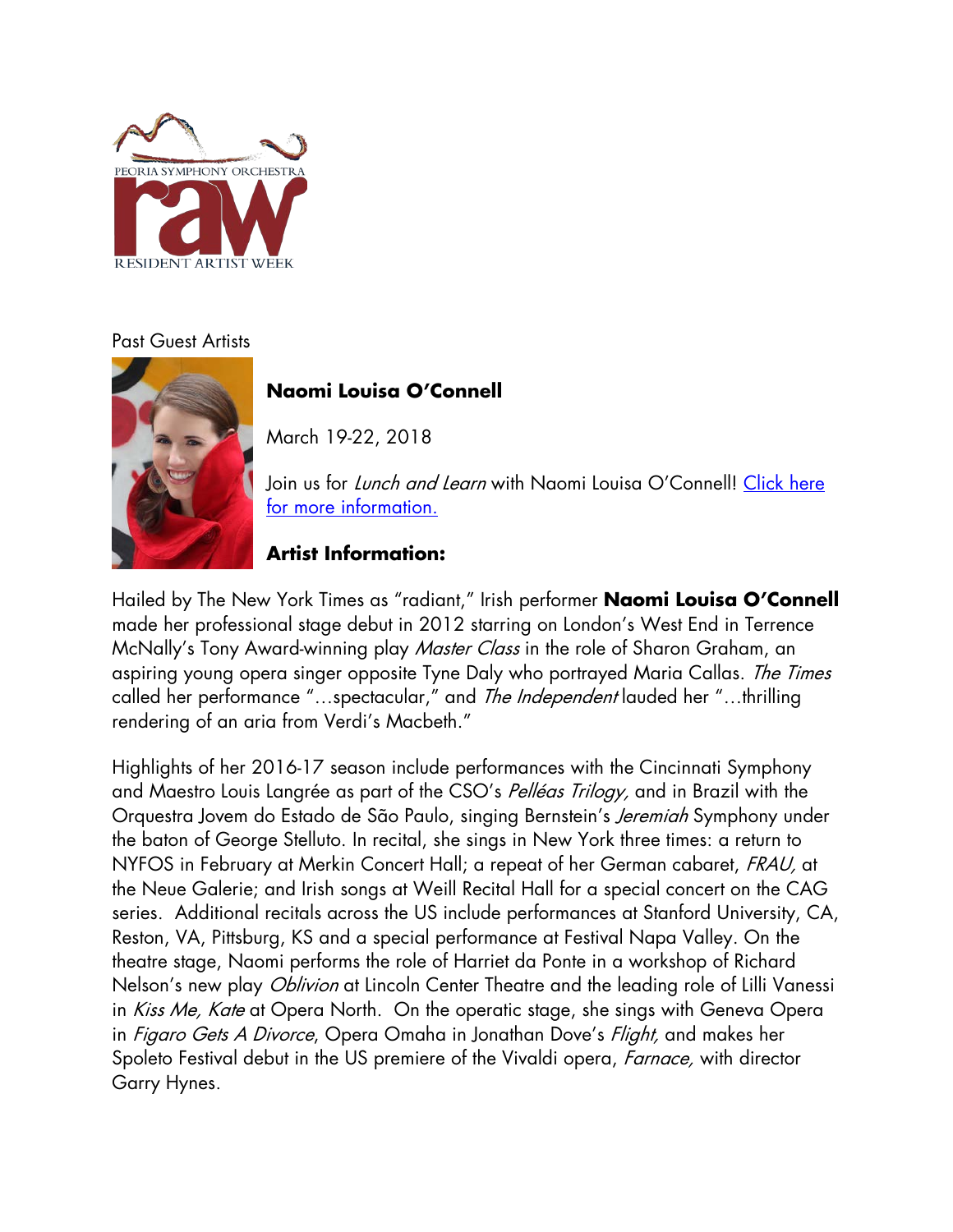In 2015-2016, Naomi made her debut at the Welsh National Opera in Le nozze di Figaro and Figaro Gets A Divorce, directed by David Pountney. New York recital performances included her *'Bird in a Gilded Cage'* recital as part of the MET Museum series and her cabaret, FRAU, at the Neue Galerie. In the 2014-2015 season, she made her German debut at Oper Frankfurt in the title role of a new production of Monteverdi's L'incoronazione di Poppea and her Atlanta Opera debut as Cherubino in Le nozze di Figaro. In the 2013-2014 season, Naomi returned to Garsington Opera for Offenbach's Vert-Vert in the role of man-eating opera diva La Corilla, whose "coloratura tours-de-force simply blew the lid of this performance." In the USA, she debuted in Stephen Wadsworth's adaptation of the Beaumarchais *Figaro Plays* as Rosine to great critical acclaim.

A gifted musician and natural performer, Naomi deftly balances her love of opera with that of art song, musical theater and popular song with repertoire ranging from Schumann, Strauss and Ravel to Bernstein, Gershwin and Randy Newman. This versatility led to her First Prize victory at the 2011 Concert Artists Guild International competition, and at her subsequent Carnegie Hall debut at Weill Recital Hall-entitled Witches, Bitches & Women in Britches—where The New York Times hailed her as "a natural in the recital format, winning over the audience with her rich, silvery voice and charming stage presence." Her strong partnership in recital with pianist Brent Funderburk began in 2011 for her debut at Alice Tully Hall in the Juilliard Vocal Arts Honors Recital, and has continued with collaborative recitals across the US; notable recital series include the Neue Galerie, Merkin Concert Hall, Rockefeller University and the American Irish Historical Society, as well as the Krannert Center for the Performing Arts, Purdue University Convocations and the Artist Series of Tallahassee.

In the US, Naomi has performed with the Marlboro Music Festival, Steans Musical Institute at Ravinia, Rockport Chamber Music Festival, MUSE/IQUE in Los Angeles, NYC's Five Boroughs Music Festival, Fabbri Chamber Concerts, The Song Continues and Ensemble for the Romantic Century, the Juilliard ChamberFest and FOCUS! Festivals and the New York Festival of Song. Notable awards include Garsington Opera's 2012 Leonard Ingrams Award, First Prize at the 2011 Caruso/Altamura International Vocal Competition, the Novick Career Advancement Grant and Makiko Narumi Award for Outstanding Mezzo-soprano from The Juilliard School, and First Prize in Operetta at the 2008 International Hans Gabor Belvedere Singing Competition.

Born to Irish/German parents in County Clare, Ireland, Naomi Louisa O'Connell began her studies with Archie Simpson and is an alumna of the Royal Irish Academy of Music, where she studied with voice teacher Mary Brennan. She holds a Master of Music degree and an Artist Diploma in Opera Studies from The Juilliard School where she studied with voice teachers Dr. Robert White and Marlena Malas and acting teacher Stephen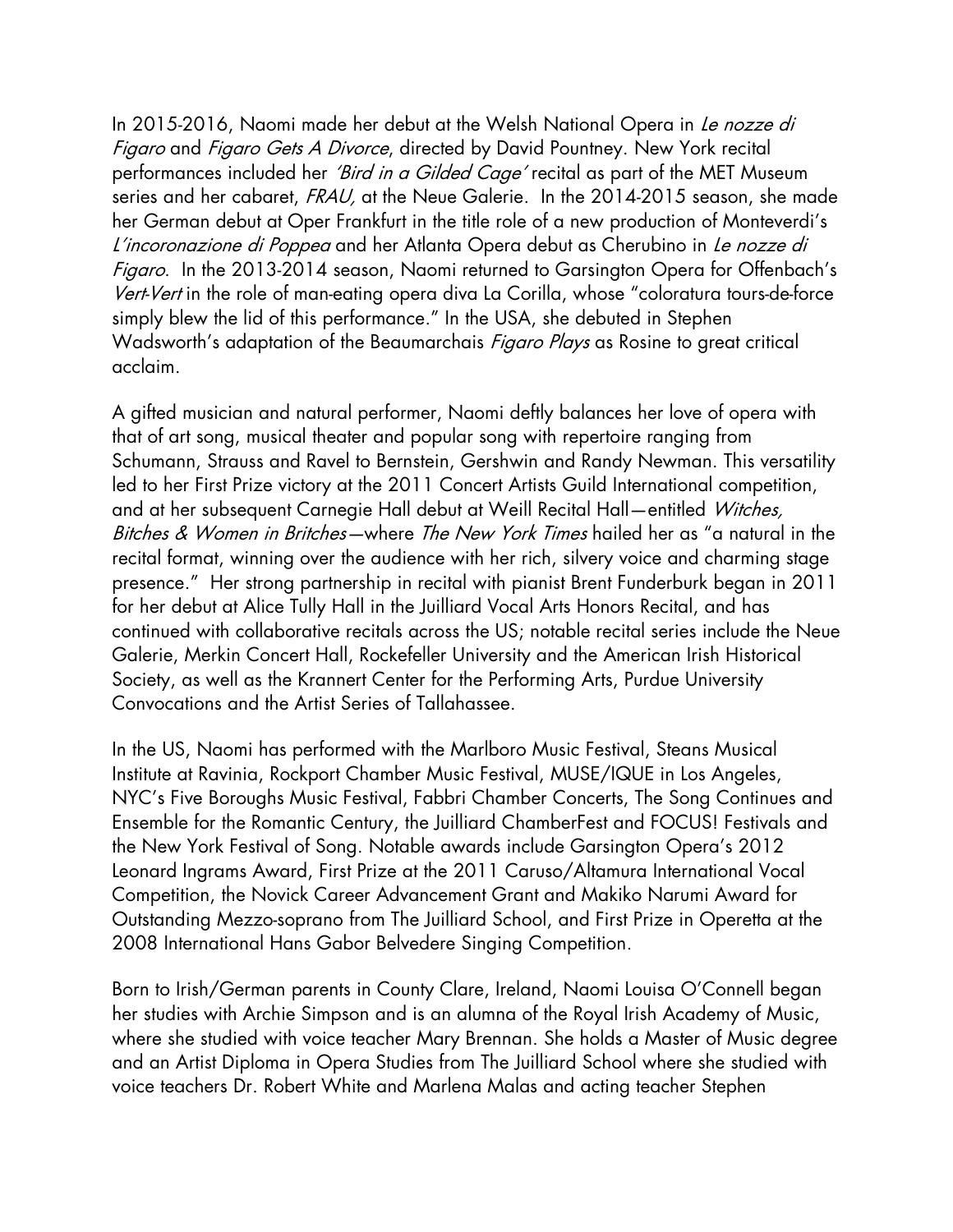Wadsworth. Naomi is currently based in New York City where she lives with her husband and enjoys writing, yoga, telling terrible jokes and yearning after her neighbor's dogs.

Read more about Naomi Louisa O'Connell by visiting her website: [www.naomioconnell.com.](http://www.naomioconnell.com/)

#### **Orion Weiss**

#### **Tuesday, November 14 to Saturday, November 18, 2017**

#### **Sponsor: Soderstrom Skin Institute**



"When you're named after one of the biggest constellations in the night sky, the pressure is on to display a little star power — and the young pianist Orion Weiss did exactly that…" – The Washington Post

One of the most sought-after soloists in his generation of young American musicians, the pianist Orion Weiss has performed with the major American orchestras, including the Chicago Symphony, Boston Symphony, Los Angeles Philharmonic, and New York Philharmonic. His deeply felt and exceptionally crafted performances go far beyond his technical mastery and have won him worldwide acclaim. The 2015-16 season will see Orion performing with the Iceland Symphony, among others, and in collaborative projects including those with the Pacifica Quartet and with Cho-Liang Lin and the New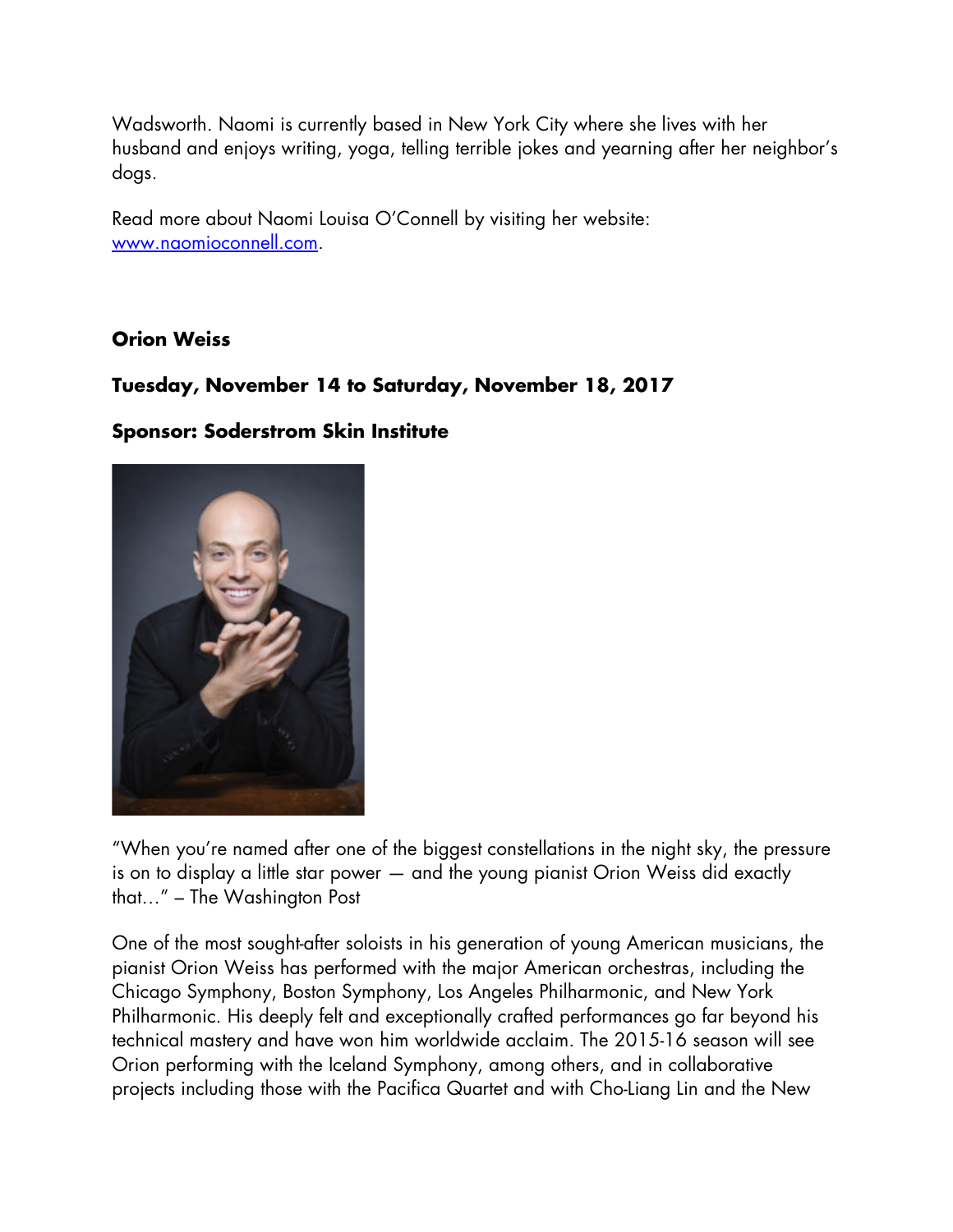Orford String Quartet in a performance of the Chausson Concerto for piano, violin, and string quartet. The 2014-15 season featured Orion's third performance with the Chicago Symphony Orchestra as well as a North American tour with the world-famous Salzburg Marionette Theater in an enhanced piano recital of Debussy's La Boîte à Joujoux. In 2015 Naxos released his recording of Christopher Rouse's Seeing – a major commission Orion debuted with the Albany Symphony – and in 2012 he released a recital album of Dvorak, Prokofiev, and Bartok. That same year he also spearheaded a recording project of the complete Gershwin works for piano and orchestra with his longtime collaborators the Buffalo Philharmonic and JoAnn Falletta.

The 2013-14 season featured Orion with orchestras around North America, including the Cleveland, Milwaukee, and Vancouver Symphonies, and the 2012-13 season saw Weiss in repeat engagements with the Baltimore Symphony and New World Symphony. Named the Classical Recording Foundation's Young Artist of the Year in September 2010, in the summer of 2011 Weiss made his debut with the Boston Symphony Orchestra at Tanglewood as a last-minute replacement for Leon Fleisher. In recent seasons, he has also performed with the Los Angeles Philharmonic, San Francisco Symphony, Philadelphia Orchestra, Pittsburgh Symphony, Toronto Symphony Orchestra, National Arts Centre Orchestra, and Orpheus Chamber Orchestra, and in duo summer concerts with the New York Philharmonic at both Lincoln Center and the Bravo! Vail Valley Festival. In 2005, he toured Israel with the Israel Philharmonic Orchestra conducted by Itzhak Perlman.

Also known for his affinity and enthusiasm for chamber music, Weiss performs regularly with his wife, the pianist Anna Polonsky, the violinists James Ehnes and Arnaud Sussman, and cellist Julie Albers, as well as ensembles including the Pacifica Quartet. As a recitalist and chamber musician, Weiss has appeared across the U.S. at venues and festivals including Lincoln Center, the Ravinia Festival, Sheldon Concert Hall, the Seattle Chamber Music Festival, La Jolla Music Society SummerFest, Chamber Music Northwest, the Bard Music Festival, the Bridgehampton Chamber Music Festival, the Kennedy Center, and Spivey Hall. He won the 2005 William Petschek Recital Award at Juilliard, and made his New York recital debut at Alice Tully Hall that April. Also in 2005 he made his European debut in a recital at the Musée du Louvre in Paris. He was a member of the Chamber Music Society Two program of the Chamber Music Society of Lincoln Center from 2002- 2004, which included his appearance in the opening concert of the Society's 2002-2003 season at Alice Tully Hall performing Ravel's La Valse with pianist Shai Wosner. Weiss's impressive list of awards includes the Gilmore Young Artist Award, an Avery Fisher Career Grant, the Gina Bachauer Scholarship at the Juilliard School and the Mieczyslaw Munz Scholarship. A native of Lyndhurst, OH, Weiss attended the Cleveland Institute of Music, where he studied with Paul Schenly, Daniel Shapiro, Sergei Babayan, Kathryn Brown, and Edith Reed. In February of 1999, Weiss made his Cleveland